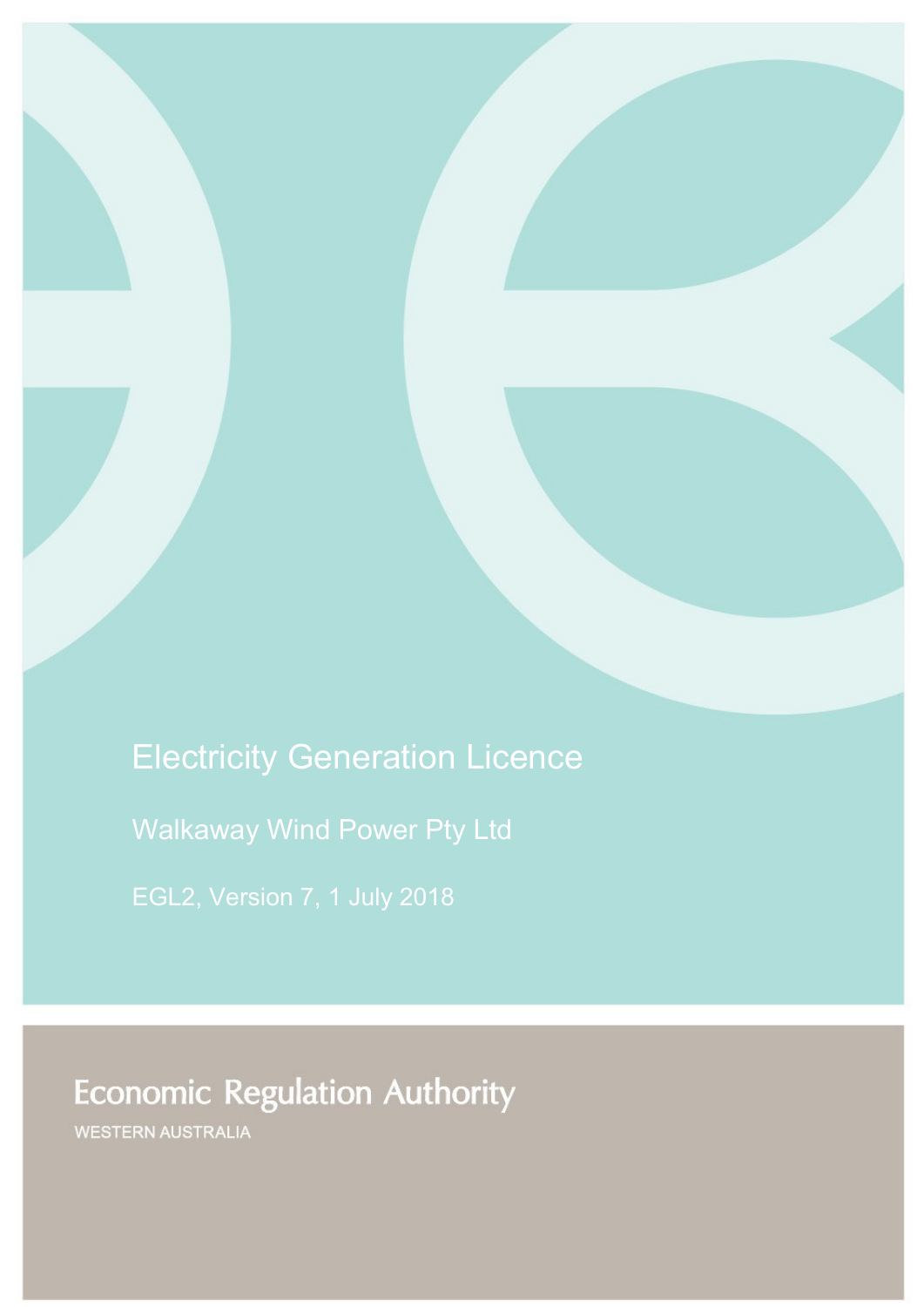### *ELECTRICITY INDUSTRY ACT 2004 (WA)*

| Licensee Name:            | Walkaway Wind Power Pty Ltd                             |
|---------------------------|---------------------------------------------------------|
|                           | ABN 43 110 397 709                                      |
| Licence Area:             | The area set out in the plan referred to in clause 2.5. |
| Licence Number:           | EGL <sub>2</sub>                                        |
| <b>Commencement Date:</b> | 27 January 2006                                         |
| <b>Version Number:</b>    | 7                                                       |
| <b>Version Date:</b>      | 1 July 2018                                             |
| <b>Expiry Date:</b>       | 26 January 2036                                         |

Signed by a delegate; member; or the Chair of the Economic Regulation Authority

1 July 2018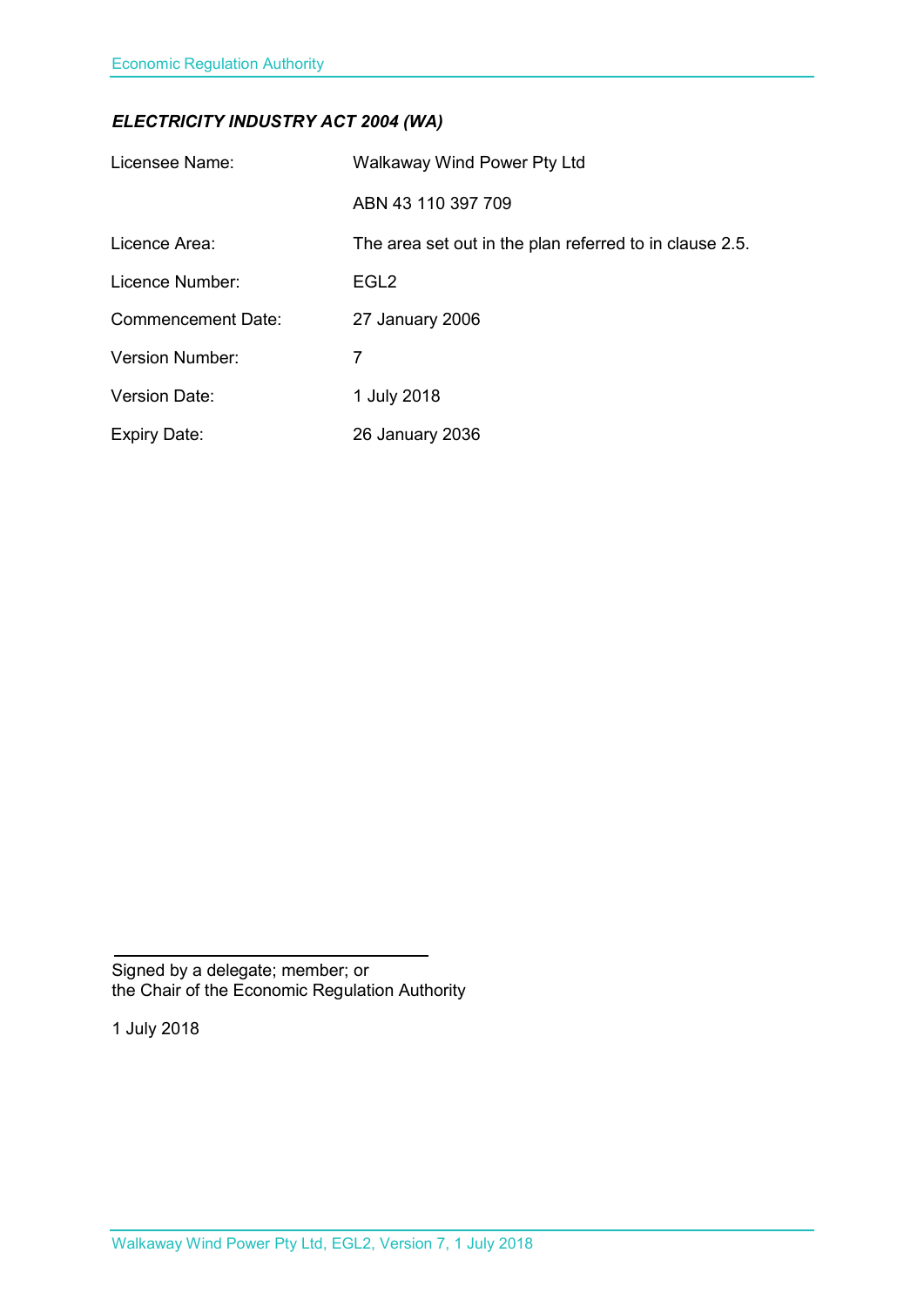## Index

| 1. |     |                                                    |  |
|----|-----|----------------------------------------------------|--|
|    | 1.1 |                                                    |  |
|    | 1.2 |                                                    |  |
| 2. |     |                                                    |  |
|    | 2.1 |                                                    |  |
|    | 2.2 |                                                    |  |
|    | 2.3 |                                                    |  |
|    | 2.4 |                                                    |  |
|    | 2.5 |                                                    |  |
| 3. |     |                                                    |  |
|    | 3.1 |                                                    |  |
|    | 3.2 |                                                    |  |
|    | 3.3 |                                                    |  |
|    | 3.4 |                                                    |  |
|    | 3.5 |                                                    |  |
|    | 3.6 |                                                    |  |
|    | 3.7 |                                                    |  |
|    | 3.8 |                                                    |  |
|    | 3.9 |                                                    |  |
| 4. |     |                                                    |  |
|    | 4.1 |                                                    |  |
|    | 4.2 |                                                    |  |
|    | 4.3 |                                                    |  |
|    | 4.4 |                                                    |  |
|    | 4.5 |                                                    |  |
|    |     | 5. AUDITS AND PERFORMANCE REPORTING OBLIGATIONS 10 |  |
|    | 5.1 |                                                    |  |
|    | 5.2 |                                                    |  |
|    | 5.3 |                                                    |  |
|    |     |                                                    |  |
|    |     |                                                    |  |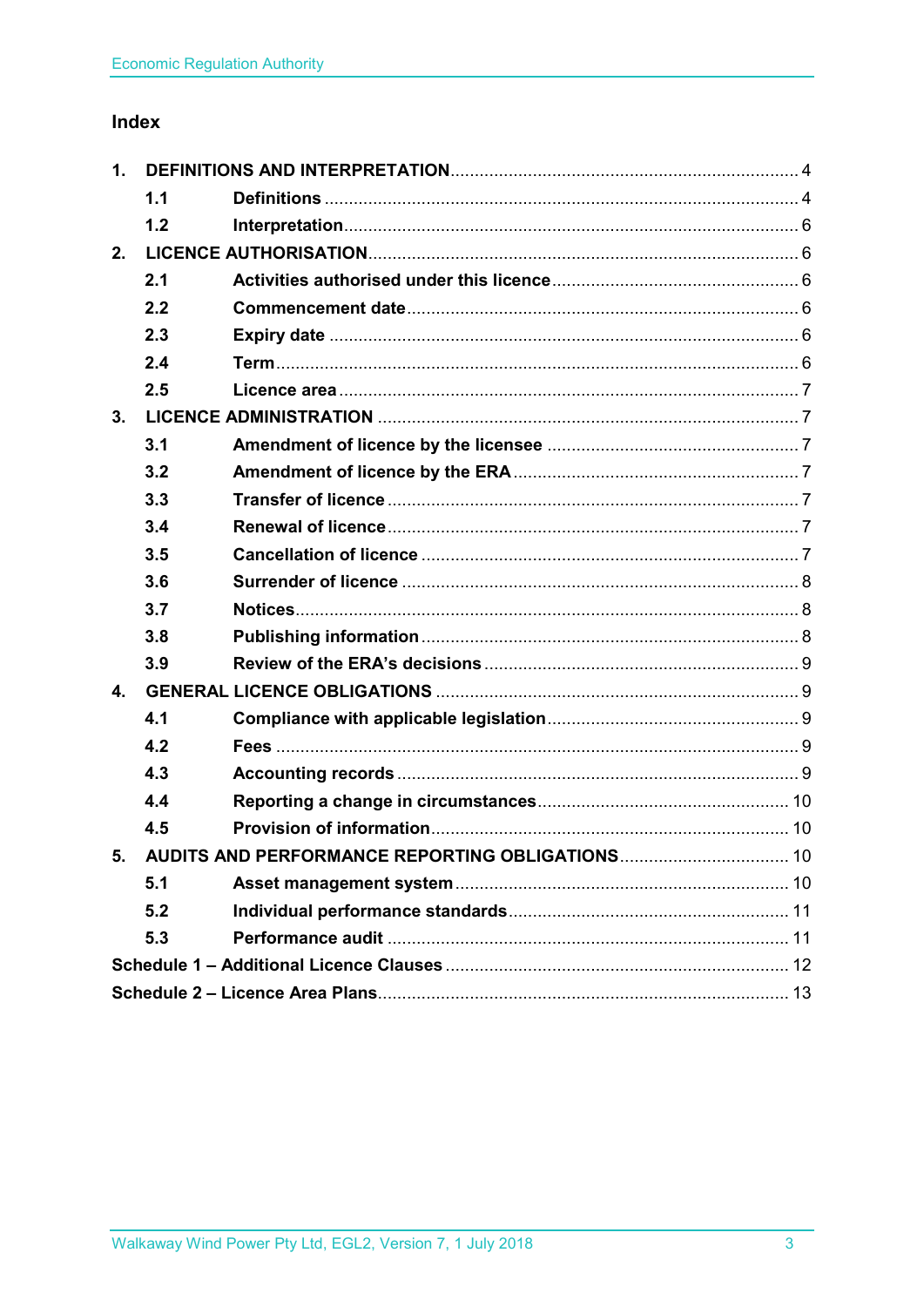### <span id="page-3-0"></span>**1. DEFINITIONS AND INTERPRETATION**

#### <span id="page-3-1"></span>**1.1 Definitions**

1.1.1 In this *licence*, the following definitions apply unless the context otherwise requires:

*Act* means the *Electricity Industry Act 2004* (WA).

#### *applicable legislation* means:

- (a) the *Act*; and
- (b) the *Regulations* and the *Codes*.

*asset management system* means the measures that are to be taken by the *licensee* for the proper maintenance, expansion or reduction of the *generating works*.

*business day* means a day which is not a Saturday, Sunday or a Public Holiday in Western Australia.

*Code* means:

- (a) Not Used
- (b) Not Used
- (c) the *Electricity Industry (Metering) Code 2012*;
- (d) Not Used

*commencement date* means the date the *licence* was first granted by the *ERA* being the date specified in clause 2.2.

*electricity* has the meaning given to that term in section 3 of the *Act*.

*electronic means* means:

- (a) the internet;
- (b) email, being:
	- (i) in relation to the *ERA*, the *ERA's* email address as notified to the *licensee*; and
	- (ii) in relation to the *licensee*, the email address specified in the licence application or other such email address as notified in writing to the *ERA*; or
	- (iii) any other similar means,

but does not include facsimile or telephone.

*ERA* means the Economic Regulation Authority.

*expiry date* means the date specified in clause 2.3.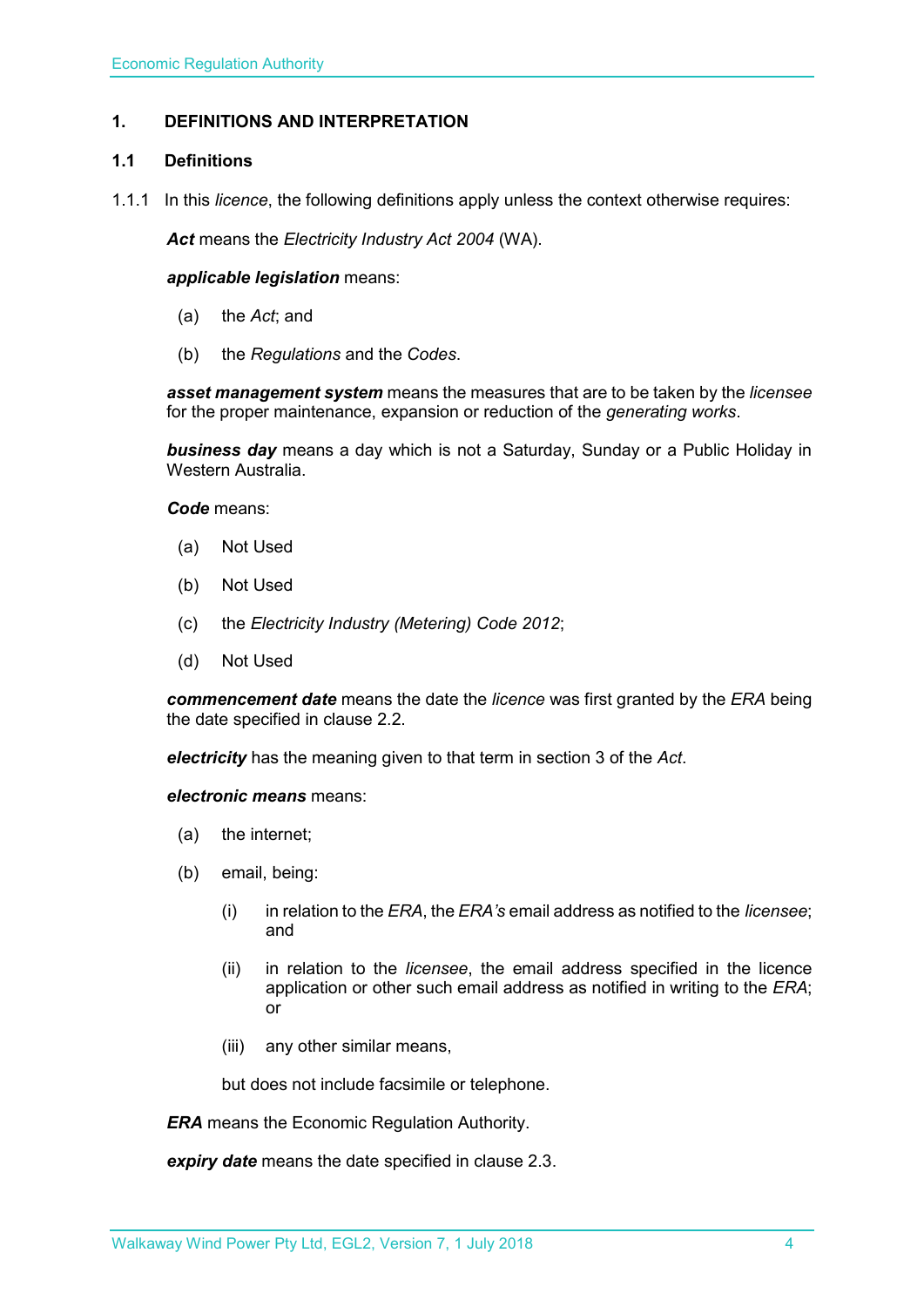*generating works* has the meaning given to that term in section 3 of the *Act.*

*individual performance standards* mean any standards prescribed by the *ERA* for an individual *licensee* pursuant to clause 5.2 of the *licence*.

*licence* means:

- (a) this document (excluding the title page and the second page of this document);
- (b) any Schedules to this document; and
- (c) any individual *performance standards* approved by the *ERA* pursuant to clause 5.2.

*licence area* is the area stated in clause 2.5 of this licence.

*licensee* means Walkaway Wind Power Pty Limited, ABN 43 110 397 709.

*licensee's assets* means the *licensee*'s *distribution system*, *transmission system* or *generating works* (as the case may be).

*notice* means a written notice, agreement, consent, direction, representation, advice, statement or other communication required or given pursuant to, or in connection with, this *licence*.

*operate* has the meaning given to that term in section 3 of the *Act*.

*performance audit* means an audit of the effectiveness of measures taken by the *licensee* to meet the *performance criteria* in this *licence*.

#### *performance criteria* means:

- (a) the terms and conditions of the *licence*; and
- (b) any other relevant matter in connection with the *applicable legislation* that the *ERA* determines should form part of the *performance audit*.

**publish** in relation to a report or information means either:

- (a) posting the report or information on the *licensee's* website; or
- (b) sending the report or information to the *ERA* to be published on the *ERA's* website.

#### *Regulations* means:

- (a) *Economic Regulation Authority (Licensing Funding) Regulations 2014*;
- (b) Not Used
- (c) Not Used
- (d) *Electricity Industry (Licence Conditions) Regulations 2005*;
- (e) Not Used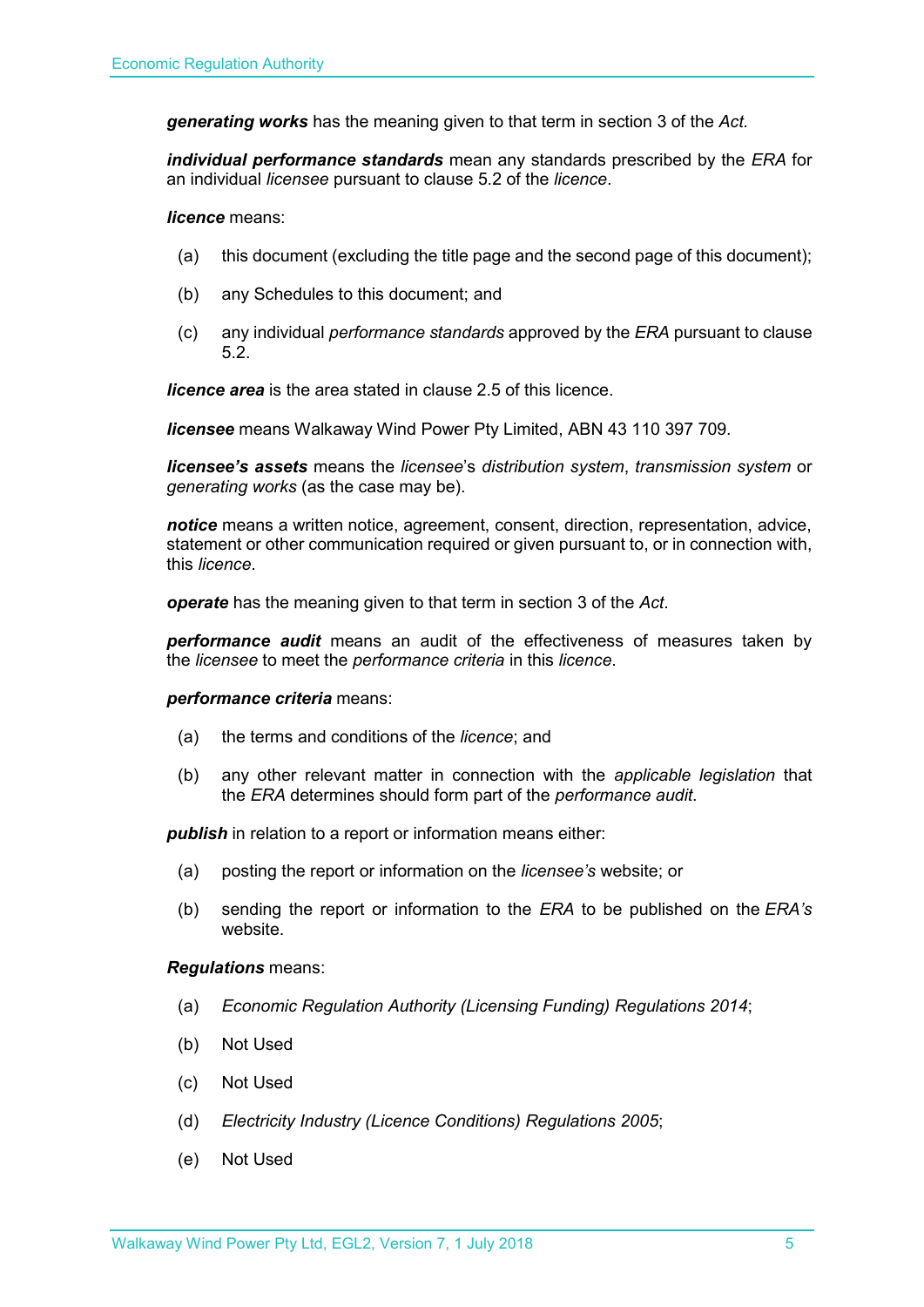(f) Not Used

*related body corporate* has the meaning given to that term in section 50 of the *Corporations Act 2001 (Cwth)*.

*reviewable decision* means a decision by the *ERA* pursuant to:

- (a) clause 3.8.3;
- (b) clause 5.1.5;
- (c) clause 5.1.7;
- (d) clause 5.2.2;
- (e) clause 5.3.2; or
- (f) clause 5.3.4,

of this *licence*.

*version date* means the date on which the *licence* was last amended pursuant to clause 3.1 or clause 3.2.

#### <span id="page-5-0"></span>**1.2 Interpretation**

1.2.1 A reference in this *licence* to any *applicable legislation* includes, unless the context otherwise requires, any statutory modification, amendment, replacement or re-enactment of that *applicable legislation*.

#### <span id="page-5-1"></span>**2. LICENCE AUTHORISATION**

#### <span id="page-5-2"></span>**2.1 Activities authorised under this licence**

2.1.1 The *licensee* is granted a licence for the *licence area* to construct and *operate generating works* or *operate* existing *generating works* in accordance with the terms and conditions of this *licence*.

#### <span id="page-5-3"></span>**2.2 Commencement date**

2.2.1 27 January 2006

#### <span id="page-5-4"></span>**2.3 Expiry date**

2.3.1 26 January 2036

### <span id="page-5-5"></span>**2.4 Term [Section 15 of the Act]**

- 2.4.1 This *licence* commences on the *commencement date* and continues until the earlier of:
	- (a) the cancellation of the *licence* pursuant to clause 3.5 of this *licence*;
	- (b) the surrender of the *licence* pursuant to clause 3.6 of this *licence*; or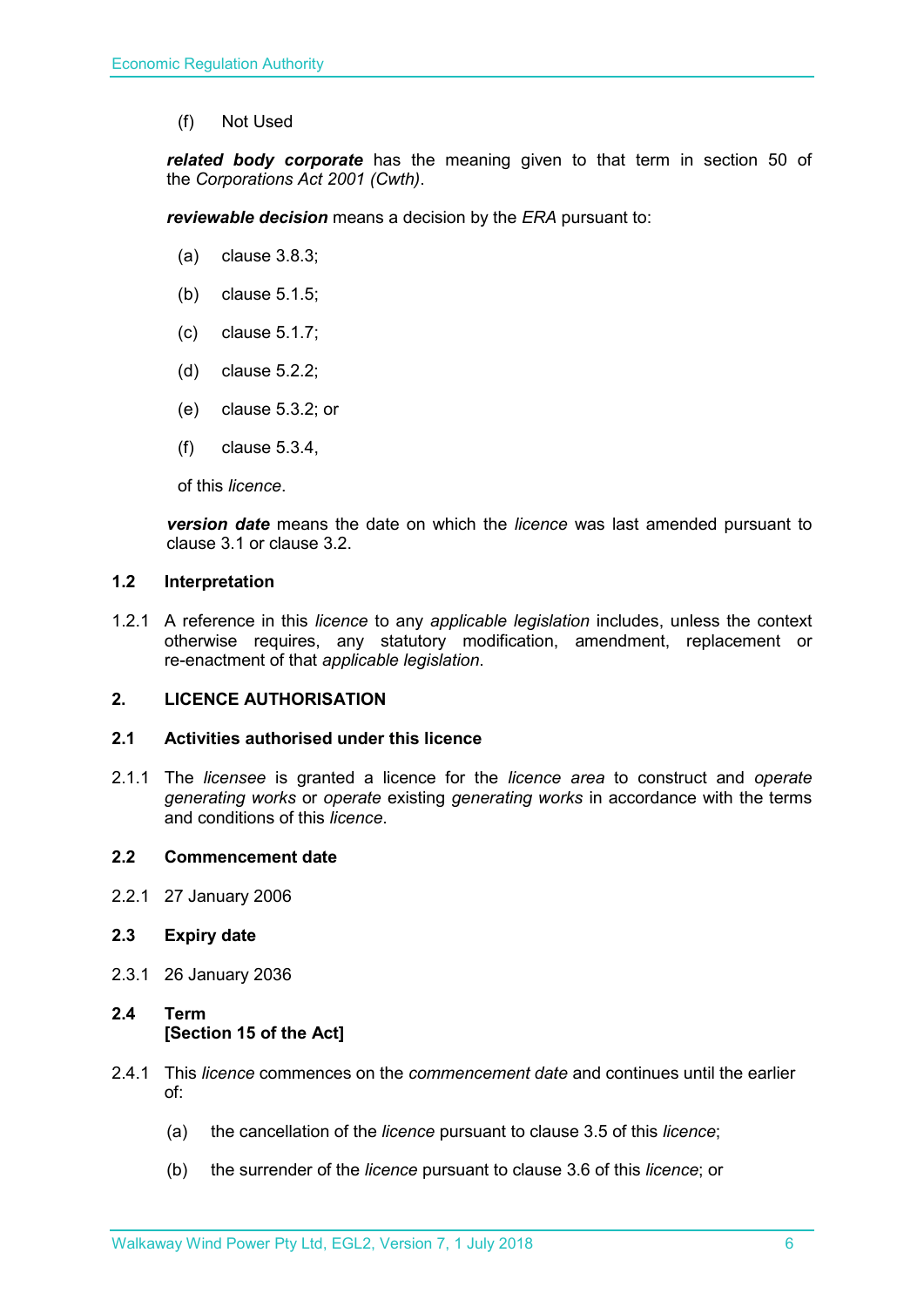(c) the *expiry date*.

#### <span id="page-6-0"></span>**2.5 Licence area**

2.5.1 The *licence area* is set out in plan(s):

ERA-EL-066

2.5.2 The *licence area* plan(s) is provided in Schedule 2.

### <span id="page-6-1"></span>**3. LICENCE ADMINISTRATION**

- <span id="page-6-2"></span>**3.1 Amendment of licence by the licensee [Section 21 of the Act]**
- 3.1.1 The *licensee* may apply to the *ERA* to amend the *licence* in accordance with the *Act.*

#### <span id="page-6-3"></span>**3.2 Amendment of licence by the ERA [Section 22 of the Act]**

- 3.2.1 Subject to any *applicable legislation*, the *ERA* may amend the *licence* at any time in accordance with this clause.
- 3.2.2 Before amending the *licence* under clause 3.2.1, the *ERA* must:
	- (a) provide the *licensee* with written *notice* of the proposed amendments under consideration by the *ERA*;
	- (b) allow 15 *business days* for the *licensee* to make submissions on the proposed amendments; and
	- (c) take into consideration those submissions.
- 3.2.3 This clause also applies to the substitution of the existing *licence*.
- 3.2.4 For avoidance of doubt, the *licensee* will not have to pay a fee for amendments under clause 3.2.1.

#### <span id="page-6-4"></span>**3.3 Transfer of licence [Section 18 of the Act]**

3.3.1 This *licence* may be transferred only in accordance with the *Act.*

#### <span id="page-6-5"></span>**3.4 Renewal of licence [Section 16 of the Act]**

3.4.1 This *licence* may be renewed only in accordance with the *Act*.

#### <span id="page-6-6"></span>**3.5 Cancellation of licence [Section 35 of the Act]**

3.5.1 This *licence* may be cancelled only in accordance with the *Act*.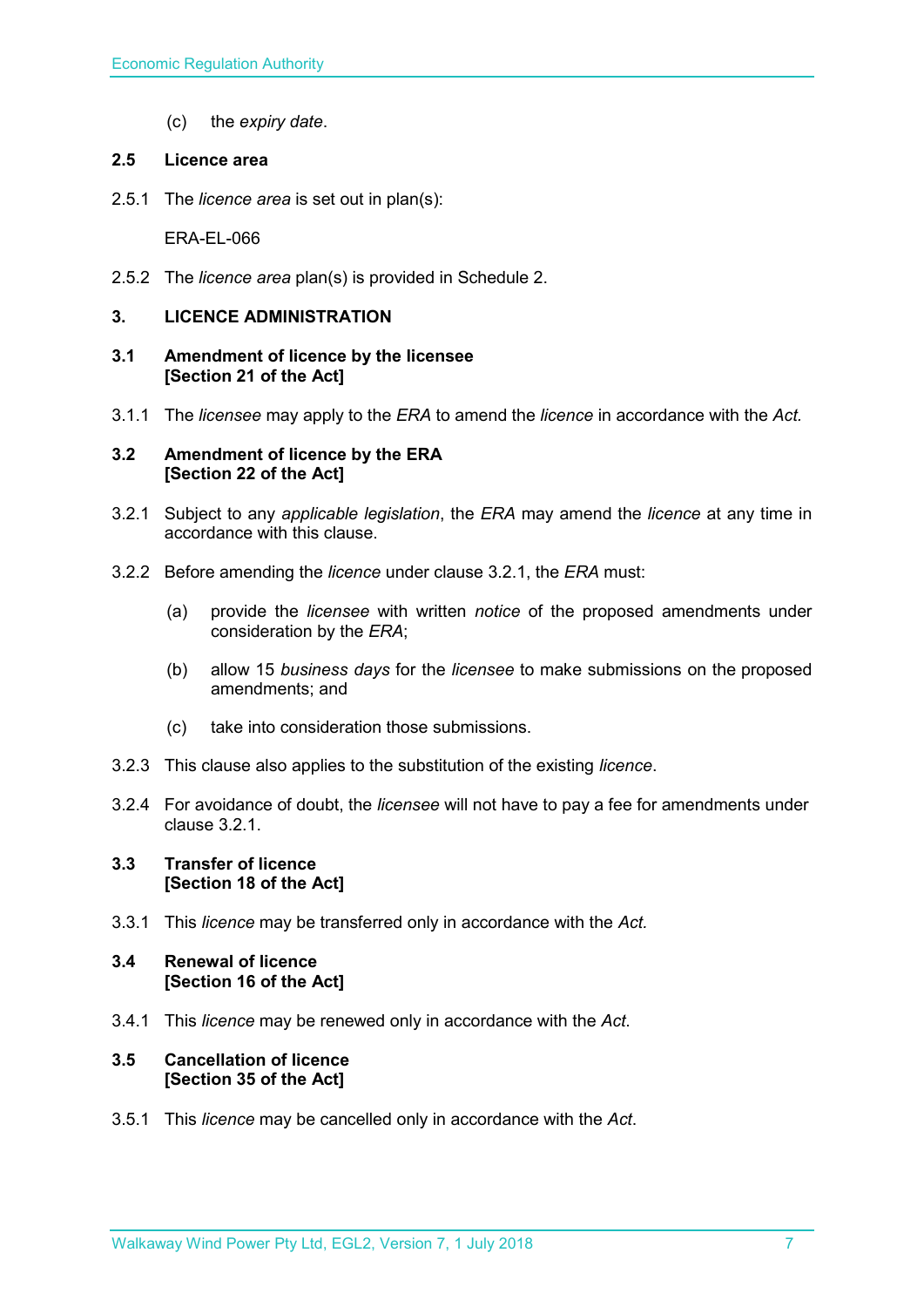#### <span id="page-7-0"></span>**3.6 Surrender of licence [Schedule 1 of the Act]**

- 3.6.1 The *licensee* may only surrender the *licence* pursuant to this clause 3.6.
- 3.6.2 If the *licensee* intends to surrender the *licence* the *licensee* must, by *notice* in writing to the *ERA*:
	- (a) set out the date that the *licensee* wishes the surrender of the *licence* to be effective; and
	- (b) set out the reasons why the *licensee* wishes to surrender the *licence*, including the reasons why it would not be contrary to the public interest for the surrender of the *licence* to be effective on the date set out in the *notice*.
- 3.6.3 Upon receipt of the *notice* from the *licensee* pursuant to clause 3.6.2, the *ERA* will publish the *notice*.
- 3.6.4 Notwithstanding clause 3.6.2, the surrender of the *licence* will only take effect on the later of the day that:
	- (a) the *ERA* publishes a *notice* of the surrender in the Western Australian Government Gazette, such date to be at the discretion of the *ERA*; and
	- (b) the *licensee* hands back the *licence* to the *ERA*.
- 3.6.5 The *licensee* will not be entitled to a refund of any fees by the *ERA*.

#### <span id="page-7-1"></span>**3.7 Notices**

- 3.7.1 Unless otherwise specified, all *notices* must be in writing.
- 3.7.2 A *notice* will be regarded as having been sent and received:
	- (a) when delivered in person to the addressee; or
	- (b) three *business days* after the date of posting if the *notice* is posted in Western Australia; or
	- (c) five *business days* after the date of posting if the *notice* is posted outside Western Australia; or
	- (d) if sent by facsimile when, according to the sender's transmission report, the *notice* has been successfully received by the addressee; or
	- (e) if sent by *electronic means* when, according to the sender's electronic record, the *notice* has been successfully sent to the addressee.

#### <span id="page-7-2"></span>**3.8 Publishing information**

3.8.1 The *ERA* may direct the *licensee* to *publish*, within a specified timeframe, any information it considers relevant in connection with the *licensee* or the performance by the *licensee* of its obligations under this *licence*.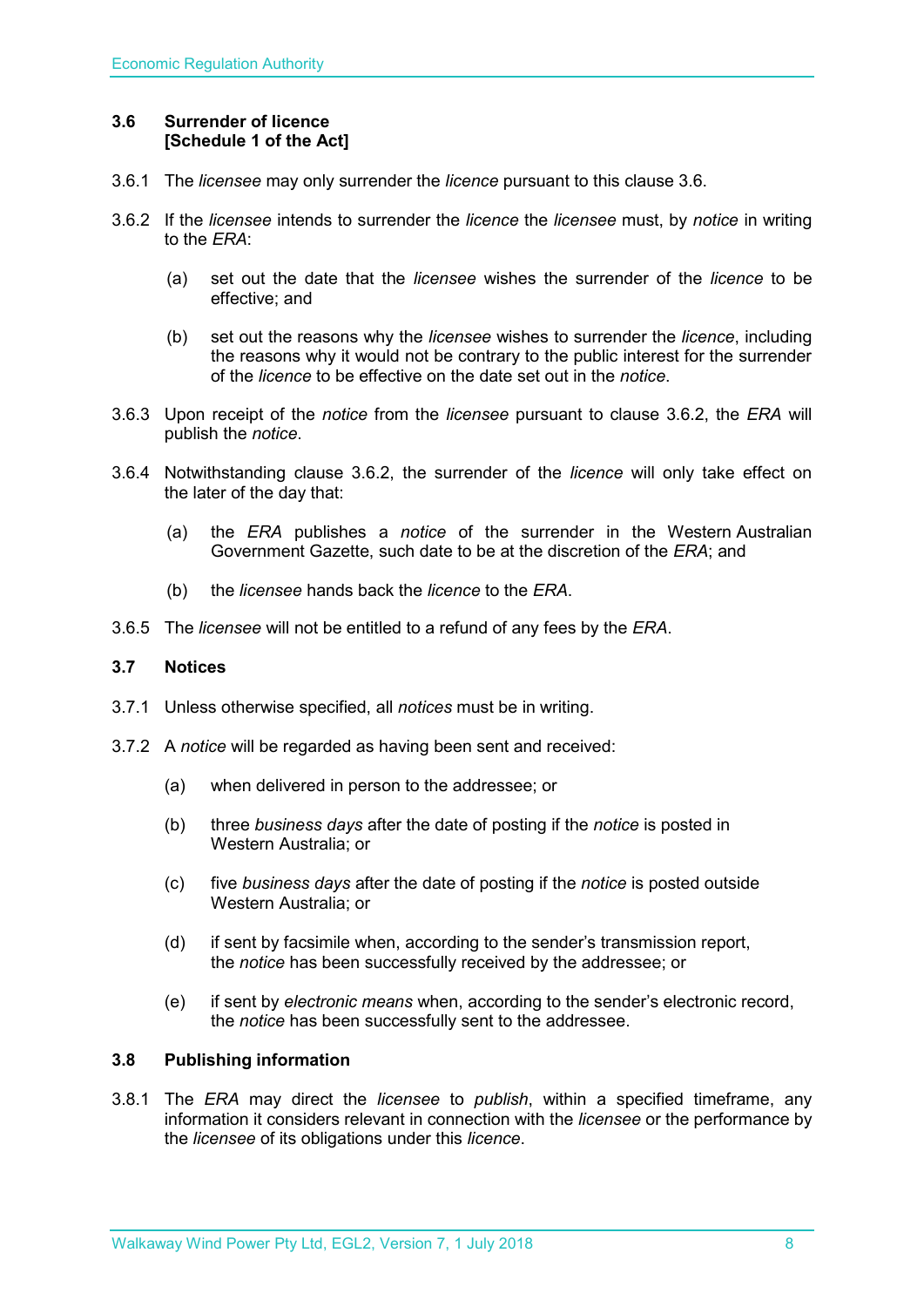- 3.8.2 Subject to clause 3.8.3, the *licensee* must *publish* the information referred to in clause 3.8.1.
- 3.8.3 If the *licensee* considers that the information is confidential it must:
	- (a) immediately notify the *ERA*; and
	- (b) seek a review of the *ERA's* decision in accordance with clause 3.9.
- 3.8.4 Once it has reviewed the decision, the *ERA* will direct the *licensee* in accordance with the review to:
	- (a) *publish* the information;
	- (b) *publish* the information with the confidential information removed or modified; or
	- (c) not *publish* the information.

#### <span id="page-8-0"></span>**3.9 Review of the ERA's decisions**

- 3.9.1 The *licensee* may seek a review of a *reviewable decision* by the *ERA* pursuant to this *licence* in accordance with the following procedure:
	- (a) the *licensee* shall make a submission on the subject of the *reviewable decision* within 10 *business days* (or other period as approved by the *ERA*) of the decision; and
	- (b) the *ERA* will consider the submission and provide the *licensee* with a written response within 20 *business days*.
- 3.9.2 For avoidance of doubt, this clause does not apply to a decision of the *ERA* pursuant to the *Act*, nor does it restrict the *licensee's* right to have a decision of the *ERA* reviewed in accordance with the *Act*.

#### <span id="page-8-1"></span>**4. GENERAL LICENCE OBLIGATIONS**

#### <span id="page-8-2"></span>**4.1 Compliance with applicable legislation**

4.1.1 Subject to any modifications or exemptions granted pursuant to the *Act*, the *licensee* must comply with any *applicable legislation*.

#### <span id="page-8-3"></span>**4.2 Fees**

4.2.1 The *licensee* must pay the applicable fees and charges in accordance with the *Regulations*.

#### <span id="page-8-4"></span>**4.3 Accounting records [Schedule 1 of the Act]**

4.3.1 The *licensee* and any *related body corporate* must maintain accounting records that comply with standards issued by the Australian Accounting Standards Board or equivalent International Accounting Standards.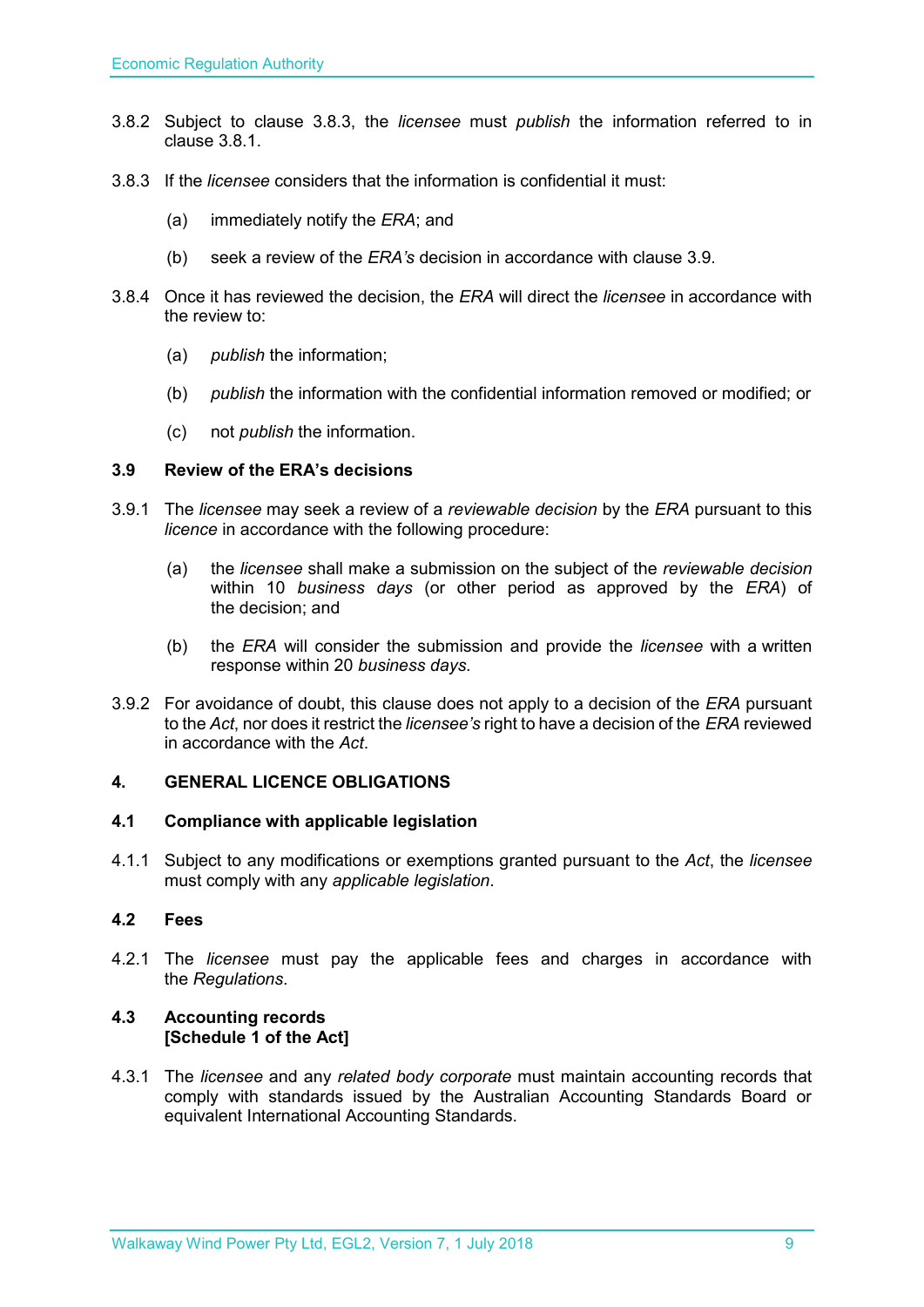#### <span id="page-9-0"></span>**4.4 Reporting a change in circumstances**

- 4.4.1 The *licensee* must report to the *ERA*:
	- (a) if the *licensee* is under external administration as defined by the *Corporations Act 2001 (Cwth)* within 2 *business days* of such external administration occurring; or
	- (b) if the *licensee*:
		- (i) experiences a change in the *licensee's* corporate, financial or technical circumstances upon which this *licence* was granted; and
		- (ii) the change may materially affect the *licensee's* ability to perform its obligations under this *licence*,

within 10 *business days* of the change occurring; or

- (c) if the:
	- (i) *licensee's* name;
	- (ii) *licensee's* ABN; or
	- (iii) *licensee's* address,

changes, within 10 *business days* of the change occurring.

#### <span id="page-9-1"></span>**4.5 Provision of information [Schedule 1 of the Act]**

4.5.1 The *licensee* must provide to the *ERA*, in the manner and form described by the *ERA*, specified information on any matter relevant to the operation or enforcement of the *licence*, the operation of the licensing scheme provided for in Part 2 of the *Act*, or the performance of the *ERA's* functions under that Part.

#### <span id="page-9-2"></span>**5. AUDITS AND PERFORMANCE REPORTING OBLIGATIONS**

#### <span id="page-9-3"></span>**5.1 Asset management system [Section 14 of the Act]**

- 5.1.1 The *licensee* must provide for an *asset management system* in respect of the *licensee's assets*.
- 5.1.2 The *licensee* must notify the *ERA* of the details of the *asset management system* within five *business days* from the later of:
	- (a) the *commencement date*; and
	- (b) the completion of construction of the *licensee's assets*.
- 5.1.3 The *licensee* must notify the *ERA* of any substantial change to the *asset management system* within ten *business days* of such change.
- 5.1.4 The *licensee* must provide the *ERA* with a report by an independent expert, acceptable to the *ERA*, as to the effectiveness of the *asset management system* not less than once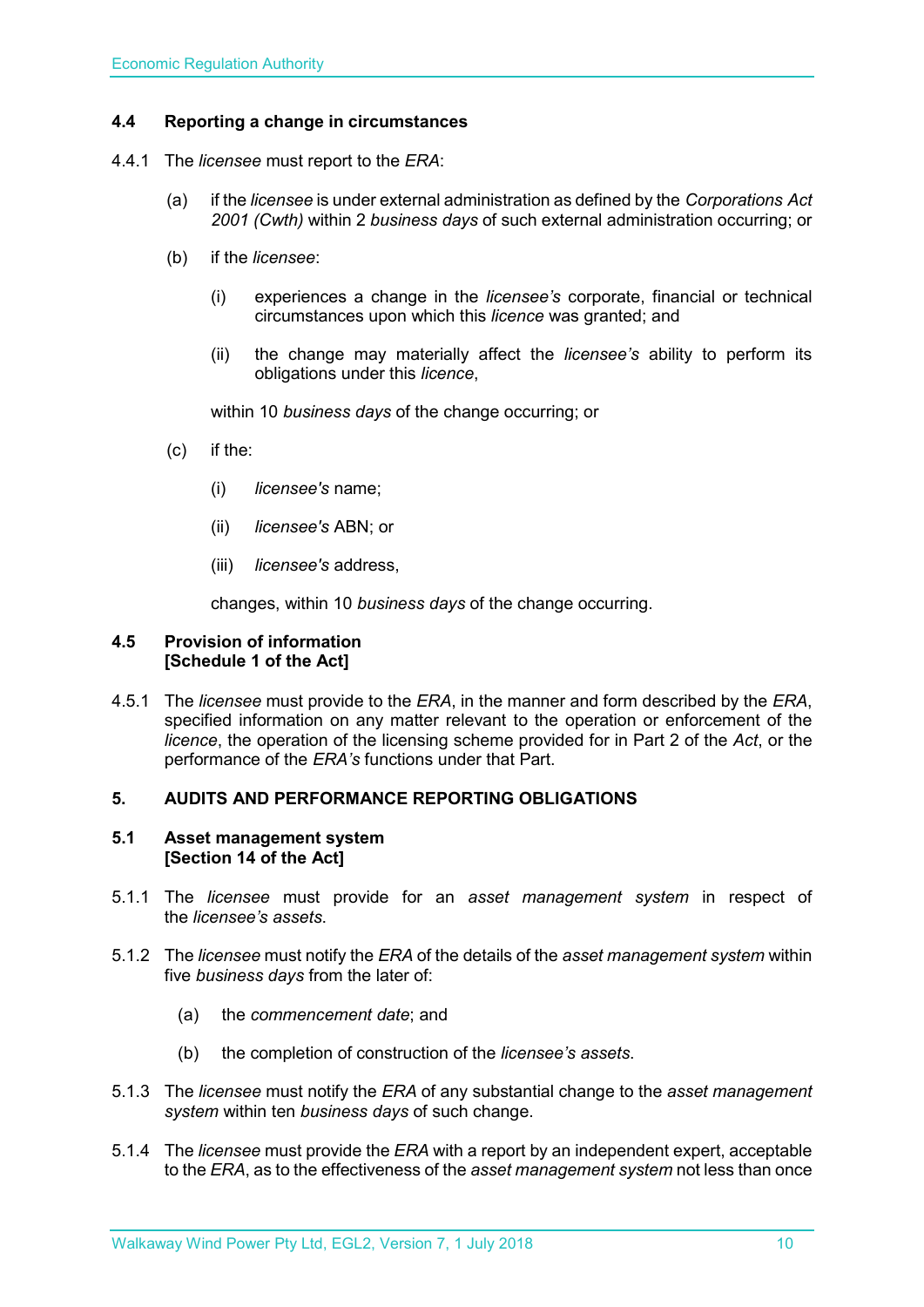in every period of 24 months calculated from the *commencement date (*or any longer period that the *ERA* allows by *notice* in writing).

- 5.1.5 The *licensee* must comply, and must require the *licensee's* expert to comply, with the *ERA's* standard audit guidelines.
- 5.1.6 The *licensee* may seek a review of any of the requirements of the *ERA*'s standard audit guidelines dealing with the *asset management system* in accordance with clause 3.9.
- 5.1.7 The review of the *asset management system* must be conducted by an independent expert approved by the *ERA*. If the *licensee* fails to nominate an independent expert within one month of the date that the review of the *asset management system* was due, or the independent expert nominated by the *licensee* is rejected on two successive occasions by the *ERA*, the *ERA* may choose an independent expert to conduct the review of the *asset management system*.

#### <span id="page-10-0"></span>**5.2 Individual performance standards**

- 5.2.1 Performance standards are contained in *applicable legislation*.
- 5.2.2 The *ERA* may prescribe *individual performance standards* applying to the *licensee* in respect of the *licensee's* obligations under this *licence* or the *applicable legislation*.
- 5.2.3 Before approving any *individual performance standards* under this clause, the *ERA* will:
	- (a) provide the *licensee* with a copy of the proposed *individual performance standards*;
	- (b) allow 15 *business days* for the *licensee* to make submissions on the proposed *individual performance standards*; and
	- (c) take into consideration those submissions.
- 5.2.4 Once approved by the *ERA*, the *individual performance standards* are included as additional terms and conditions to this *licence*.

#### <span id="page-10-1"></span>**5.3 Performance audit [Section 13 of the Act]**

- 5.3.1 The *licensee* must, unless otherwise notified in writing by the *ERA*, provide the *ERA* with a *performance audit* within 24 months after the *commencement date*, and every 24 months thereafter.
- 5.3.2 The *licensee* must comply, and must require the *licensee's* auditor to comply, with the *ERA's* standard audit guidelines.
- 5.3.3 The *licensee* may seek a review of any of the requirements of the *ERA*'s standard audit guidelines in accordance with clause 3.9.
- 5.3.4 The *performance audit* must be conducted by an independent auditor approved by the *ERA*. If the *licensee* fails to nominate an auditor within one month of the date that the *performance audit* was due, or the auditor nominated by the *licensee* is rejected on two successive occasions by the *ERA*, the *ERA* may choose an independent auditor to conduct the *performance audit*.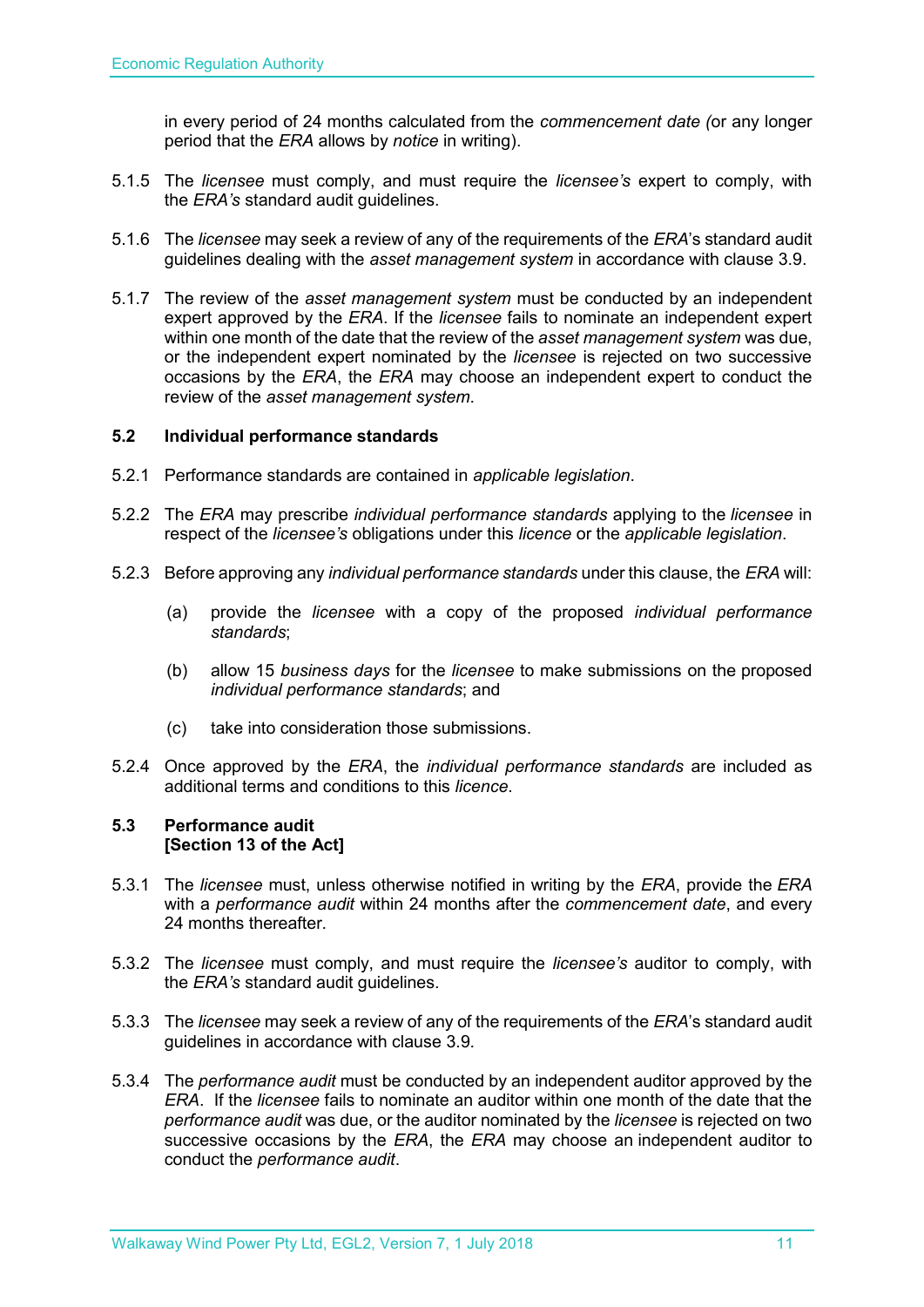## <span id="page-11-0"></span>**Schedule 1 – Additional Licence Clauses**

# **(Not Used)**

Walkaway Wind Power Pty Ltd, EGL2, Version 7, 1 July 2018 12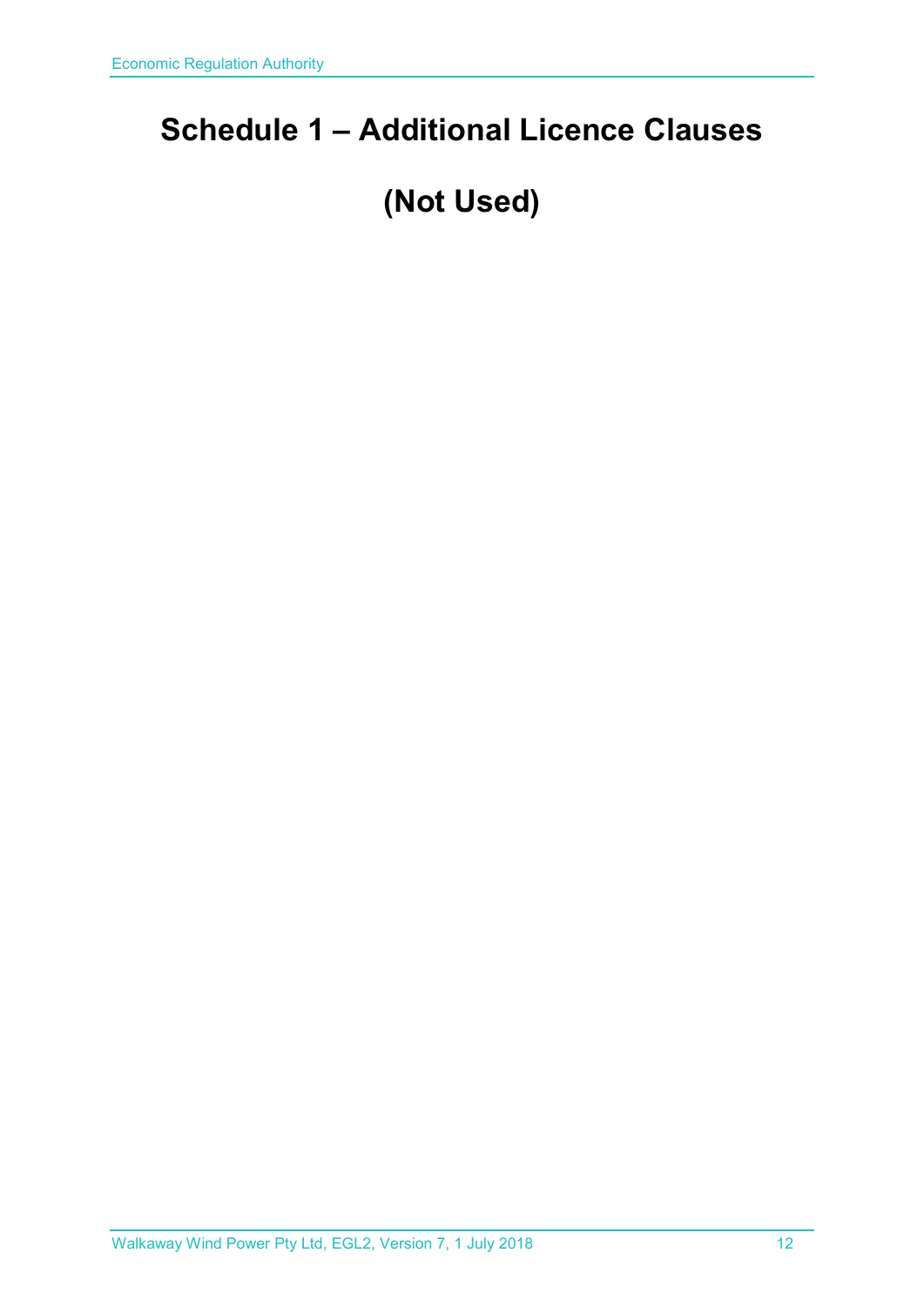## <span id="page-12-0"></span>**Schedule 2 – Licence Area Plans**